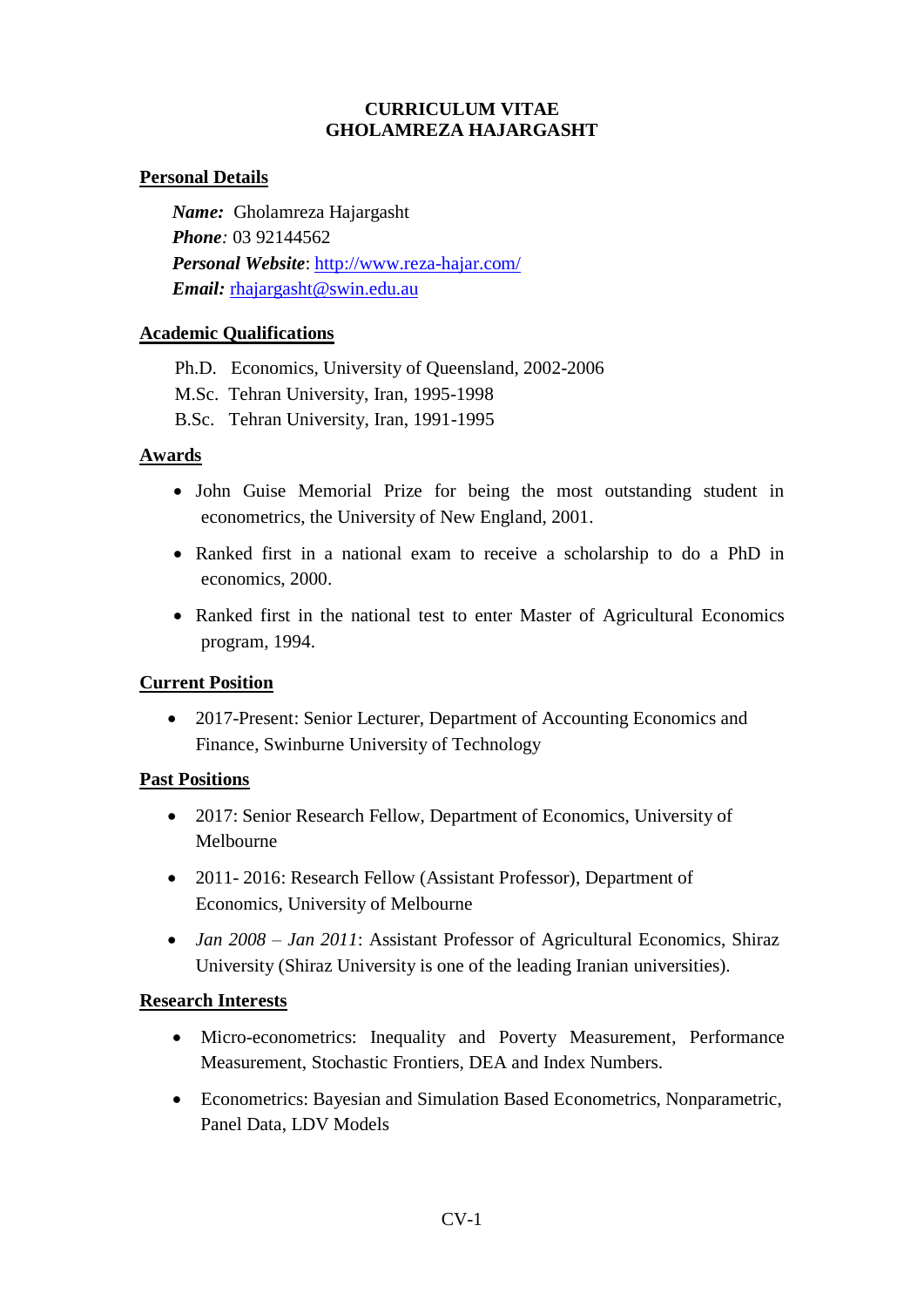## **Grants Received**

- *ARC* Discovery Grant DP170103559*,* 2017-2019, amount *\$270000* How Reliable are Purchasing Power Exchange Rates from the World Bank? *Chief Investigators*: Prasada Rao, Alicia Rambaldi, Gholamreza Hajargasht.
- \$10000, University of Melbourne Faculty of Business and Economics, *Centre for Business Analytics* research grant (March 2015-April 2016) for the project:

*Variational Bayes Inference for Large Vector Autoregressions*

## **Papers**

# **A\* Publications**

- Griffiths W. and G. Hajargasht (2016), Some Models for Stochastic Frontiers with Endogenity, *Journal of Econometrics,* 190(2), 341-348
- Rao D.S. Prasada and G. Hajargasht (2016), Stochastic Approach to Computation of Purchasing Power Parities in the International Comparison Program (ICP), *Journal of Econometrics*, 191(2), 414–425
- Hajargasht G., W. Griffiths, J. Brice, D.S. Prasada Rao, and D. Chotikapanich (2012), Inference for Income Distributions using Grouped Data, *Journal of Business and Economics Statistics,* 30(4), 563-575.

## **Income Distribution**

- Hajargasht G. and W. Griffiths (Forthcoming), Minimum Distance Estimation of Parametric Lorenz Curves, **Econometric Reviews**
- Chotikapanich, D., Griffiths, W. E., Hajargasht, G., Karunarathne, W., & Rao, D. S. (2018). [Using the GB2 Income Distribution.](http://www.mdpi.com/2225-1146/6/2/21) *Econometrics*, *6*(2), 21.
- Griffiths, W. and G. Hajargasht (2015) On GMM Estimation of Distributions from Grouped Data, *Economics Letters*, 126, 122-126.
- Hajargasht G. and Griffiths, W. (2013) Pareto–Lognormal Distributions: [Inequality, Poverty, and Estimation from Grouped Income Data,](http://www.sciencedirect.com/science/article/pii/S0264999313001880) *Economic Modelling*, 33, 593-604
- Hajargasht G., Griffiths, W. , Brice, J., Rao, D.S. and Chotikapanich, D. (2012) [Inference for Income Distributions using Grouped Data,](http://ideas.repec.org/a/taf/jnlbes/v30y2012i4p563-575.html) *Journal of Business and Economic Statistics*, 30, 563-75
- Hajargasht G. and W. Griffiths (2013), [GMM Estimation of Mixtures from](http://ideas.repec.org/p/mlb/wpaper/1148.html)  [Grouped Data](http://ideas.repec.org/p/mlb/wpaper/1148.html)**,** Department of Economics - Working Papers Series 1148, The University of Melbourne.
- Chotikapanich D., W. Griffiths, G. Hajargasht and C. Xia, Inequality and [Poverty in Africa: Regional Updates and Estimation of a Panel Of Income](http://www.iariw.org/papers/2014/ChotikapanichPaper.pdf)  [Distributions.](http://www.iariw.org/papers/2014/ChotikapanichPaper.pdf)

# **Purchasing Power Parities (PPP)**

• Hajargasht, G., & Rao, D. P. (2019). Multilateral index number systems for [international price comparisons:properties, existence and uniqueness.](https://www.sciencedirect.com/science/article/abs/pii/S0304406819300230) *Journal of Mathematical Economics*, 83, 36-47.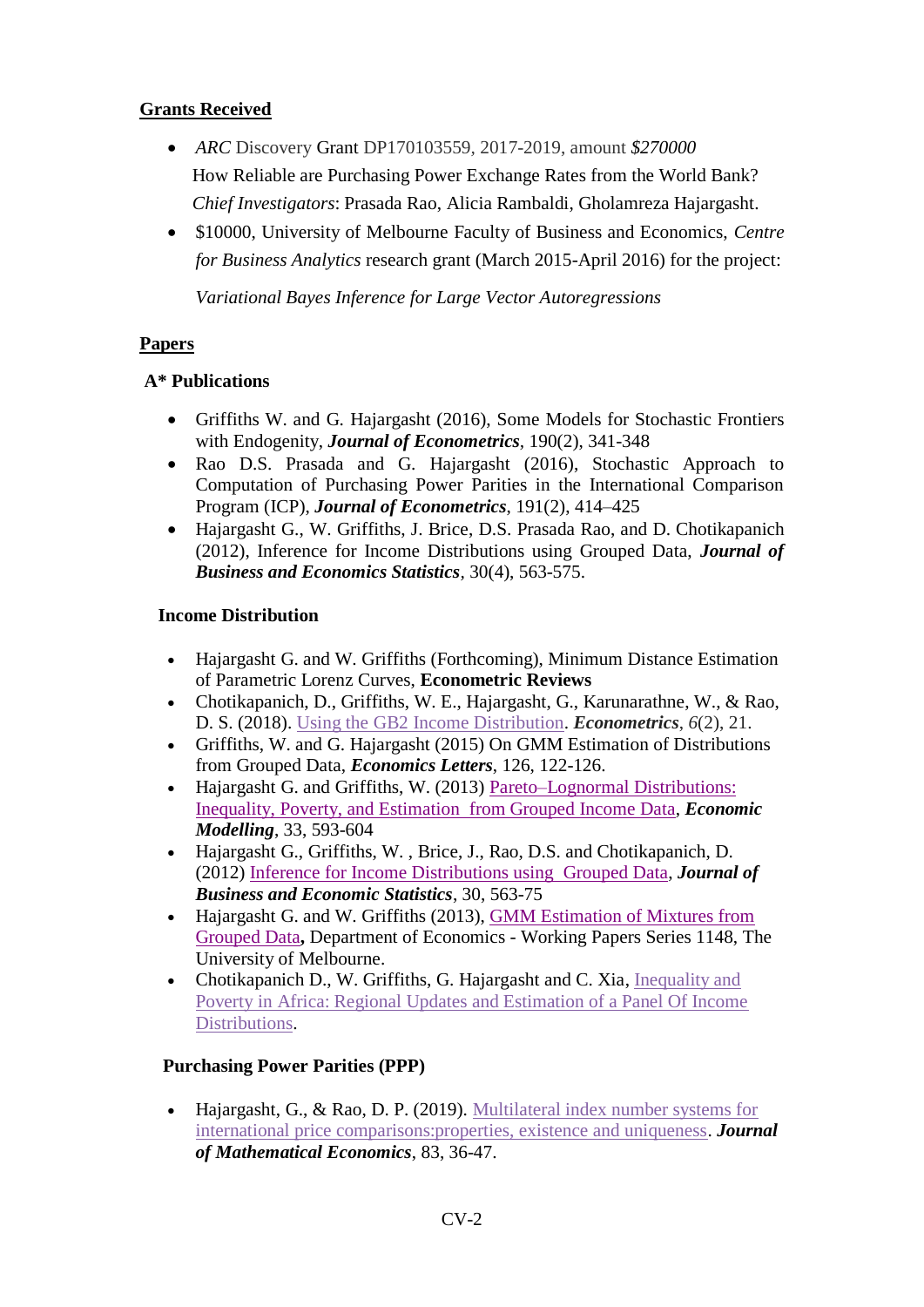- Hajargasht, R., Hill, R. J., Rao, D. P., & Shankar, S. (2018). *[Spatial Chaining](https://sites.google.com/site/rezahajargasht/goog_2076754180)  [in International Comparisons of Prices and Real Incomes](https://sites.google.com/site/rezahajargasht/goog_2076754180)* (No. 2018-03). University of Graz, Department of Economics
- Hajargasht, G. and D.S. Prasada Rao and A. Valadkhani (2019), [Reliability of](https://www.sciencedirect.com/science/article/pii/S0165176519300680)  [Basic Heading PPPs,](https://www.sciencedirect.com/science/article/pii/S0165176519300680) *Economics Letters*, 180, 102-107.
- Rao D.S. Prasada and G. Hajargasht (2016), Stochastic Approach to [Computation of Purchasing Power Parities in the International Comparison](http://www.sciencedirect.com/science/article/pii/S0304407615002882)  [Program \(ICP\)](http://www.sciencedirect.com/science/article/pii/S0304407615002882), *Journal of Econometrics,* 191(2), 414–425
- Hajargasht, G. & D.S. Prasada Rao. (2010) "Stochastic Approach to Index [Numbers for Multilateral Price Comparisons and their Standard](http://ideas.repec.org/p/qld/uqcepa/34.html)  [Errors"](http://ideas.repec.org/p/qld/uqcepa/34.html), *Review of Income and Wealth*, 56, S32-S58

## **Productivity Measurement**

- Hajargasht G. and W. Griffiths (Forthcoming), "A Semiparametric Stochastic Frontiers with Correlated Effects", *Advances in Econometrics.* Vol 40.
- Hajargasht G. and W. Griffiths (2018), ["Estimation and Testing of Stochastic](https://sites.google.com/site/rezahajargasht/VB-SFA.pdf?attredirects=0&d=1)  [Frontier Models using Variational Bayes"](https://sites.google.com/site/rezahajargasht/VB-SFA.pdf?attredirects=0&d=1), *Journal of Productivity Analysis***, [Code](https://sites.google.com/site/rezahajargasht/VB_SFA.zip?attredirects=0&d=1)**
- Griffiths W. and G. Hajargasht (2016) [Some Models for Stochastic Frontiers](http://www.sciencedirect.com/science/article/pii/S0304407615001815)  [with Endogenity,](http://www.sciencedirect.com/science/article/pii/S0304407615001815) *Journal of Econometrics,* 190(2), 341-348
- Hajargasht G. (2015) [Stochastic Frontiers with a Rayleigh](http://link.springer.com/article/10.1007/s11123-014-0417-8)  [Distribution,](http://link.springer.com/article/10.1007/s11123-014-0417-8) *[Journal of Productivity Analysis](http://link.springer.com/article/10.1007/s11123-014-0417-8)* , 44,2, 199-208
- Hajargasht, G., Coelli, T and Rao, D.S. Prasada, (2008). ["A Dual Measure of](http://ideas.repec.org/a/eee/ecolet/v100y2008i2p185-188.html)  [Economies of Scope"](http://ideas.repec.org/a/eee/ecolet/v100y2008i2p185-188.html), *Economics Letters*, Elsevier, vol. 100(2), pages 185- 188
- Valadkhani A., J Nguyen, R Hajargasht (2019), Incorporating daily market uncertainty data into a conventional short-run dynamic model: the case of the black-market exchange rate in Iran**,** *Applied Economics.*
- Coelli T., G. Hajargasht and C.A. Lovell, Econometric Estimation of an Input [Distance Function in a System of Equations,](http://ideas.repec.org/p/qld/uqcepa/29.html)" [CEPA Working Papers](http://ideas.repec.org/s/qld/uqcepa.html)  [Series](http://ideas.repec.org/s/qld/uqcepa.html) WP012008, School of Economics, University of Queensland, Australia.
- Hajargasht, G. (2014), [The Folded Normal Stochastic Frontier Model.](https://sites.google.com/site/rezahajargasht/FoldedNormal.pdf?attredirects=0&d=1) [Code](https://sites.google.com/site/rezahajargasht/FrontFN.zip?attredirects=0&d=1)
- Hajargasht, G. and D.S. Prasada Rao, [Nonparametric](https://sites.google.com/site/ghgasht/NonpPanelSpline.pdf?attredirects=0) Panel Data Models: A Penalized Spline [Approach](https://sites.google.com/site/ghgasht/NonpPanelSpline.pdf?attredirects=0)**.**

## **Bayesian and Simulation Based Econometrics**:

- Hajargasht G., Approximation Properties of Variational Bayes for Vector Autoregressions, arXiv preprint arXiv:1903.00617
- Hajargasht G. and T. Wozniak, Accurate Computation of Marginal Data [Densities Using Variational Bayes,](https://arxiv.org/abs/1805.10036) arXiv preprint arXiv:1805.10036

# **Papers in Late Stages of Preparation and Presented in Conferences**

• Hajargasht G. and D.S. Prasada Rao, "Computation of Standard errors for Purchasing Power Parity (PPP) Exchange Rates from the International Comparison Program (ICP)"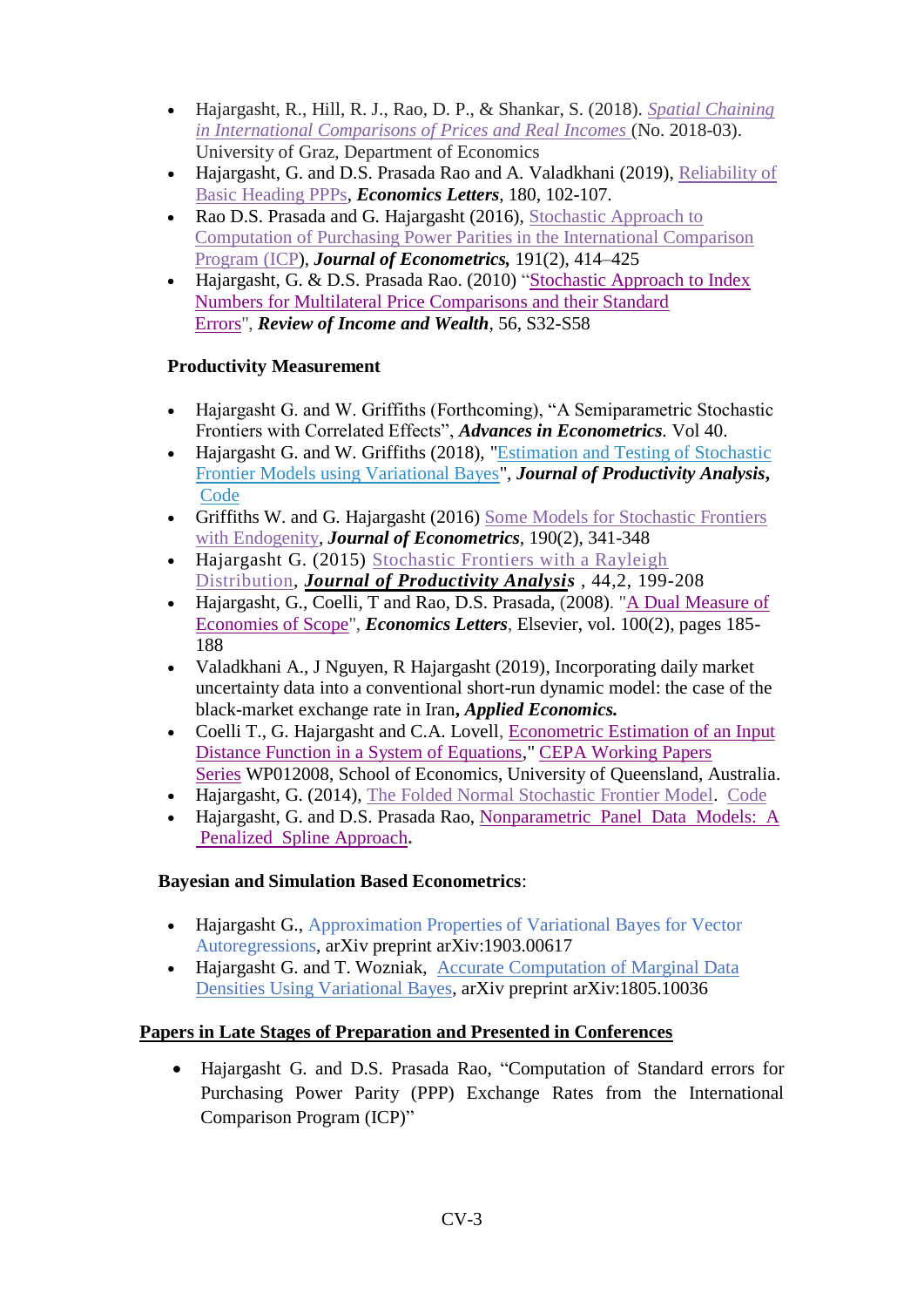### **Work under Progress**

Inference for Lorenz Curves with Individual Data Inference for Income Distributions with Heavy Tails Some Models with Heteroskedasticity using Variational Bayes Flexible Estimation of Stochastic Frontier Models

### **Teaching Experience**

 *At Melbourne University* 

 Quantitative Decision Making 2 (Postgraduate course) Quantitative Methods 2 (A major undergraduate course with more than 700 students and 10 tutors)

 *At Shiraz University:*

Agricultural Decision Analysis (PhD) Sampling Techniques (Postgraduate) Advanced Development Economics (Postgraduate) Development Economics (Undergraduate) Mathematical Economics (Undergraduate) Research Methods (Undergraduate) English for Students of Economics (Undergraduate)

#### **Supervision Experience**

I have been a member of dissertation committee for 3 Master Student.

I am currently Principal Supervisor of two PhD Students

#### **Services:**

A Founding Member of BAM-RG (Bayesian Analysis and Modelling Research Group at Melbourne University

A Founding Member and current chair of CPI-RG (Cost of Living, Productivity and Inequality Research Group) at Swinburne University of Technology

Contribution in organising Melbourne Bayesian Workshop

Organizing Department of Economics Brown Bag Seminar Series 2013-2014

ARC Discovery Project Assessor

#### **Invited Conference/Seminar Presentations since 2013**

- International Comparison of Income and Prices Conference, University of Groningen, Netherlands, May 6-7, 2019.
- Fifty Years of International Comparison Program: Achievements and Moving Forward, Beijing Normal University, Beijing, October 29-30, 2018.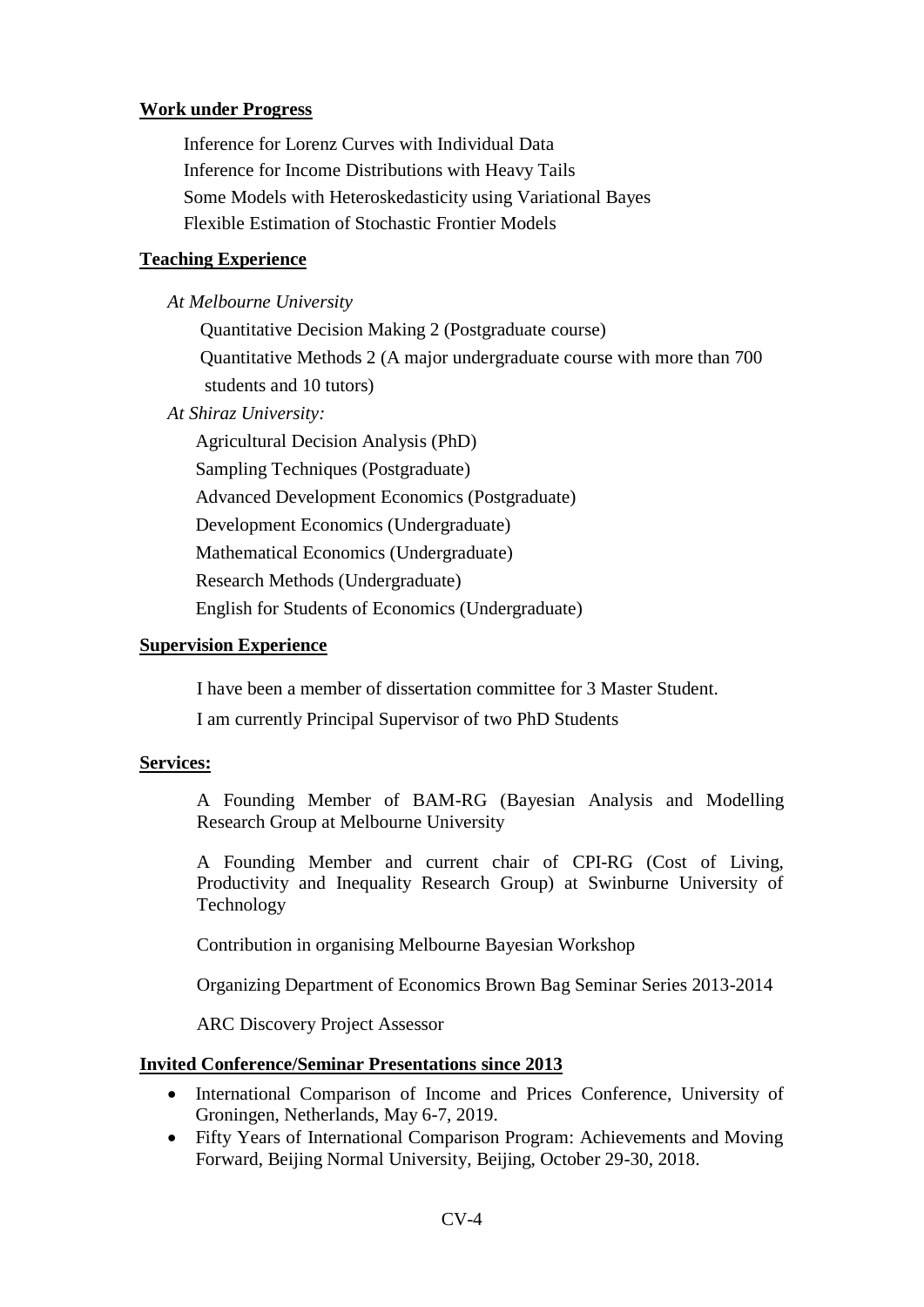- CEPA International Workshop on Performance Analysis: Theory and Practice, University of Queensland, November 2-3, 2017.
- 30th PhD Conference in Business and Economics, Invited discussant, University of Melbourne, November 1-3, 2017.
- International Comparisons of Income and Prices Conference, Princeton University, May 25-26, 2017.
- 29th PhD Conference in Business and Economics, Invited discussant, University of Western Australia, Perth, Nov, 2016.
- Society for Economic Measurement Conference, Thessaloniki, Greece, July, 2016.
- [Advances in Empirical and Theoretical Econometrics](https://uq.edu.au/economics/AETE_2015/) Workshop, University of Queensland, Brisbane, November 26, 2015.
- 28th PhD Conference in Business and Economics, Invited discussant, Monash University, Melbourne, Oct 2014.
- Australian Statistical Conference, Session on Computational Methods in Econometrics, Sydney, July 2014.
- Asia-Pacific Productivity Workshop, Session on Endogeneity in Stochastic Frontier Models, University of Queensland, July 2014.
- 13th European Workshop on Efficiency and Productivity Analysis, Finland, Helsinki, June 2013.

### **Computer Programs:**

I have worked with most econometric software including EViews, STATA, LIMDEP, R, MATLAB and have developed computer code for a number of models in my papers. Some of the Code are publicly available on my [website](http://www.reza-hajar.com/software) and others have been provided to the researchers upon their request. Some are listed below:

- MATLAB programs for GMM estimation of income distributions.
- R programs for a variety of nonparametric panel data models.
- R & MATLAB Code for a variety of models with Variational Bayes
- MATLAB Code for method of moments inference for PPPs.

### **Refereeing Activity:**

*Journal of Econometrics, Journal of Applied Econometrics, Journal of Business and Economics Statistics, Review of International Economics, Econometric Reviews, European Journal of Operation Research, Journal of Mathematical Economics, Journal of Productivity Analysis, Review of Income and Wealth, American Journal of Agricultural Economics, European Review of Agricultural Economics, Journal of Agricultural Economics*